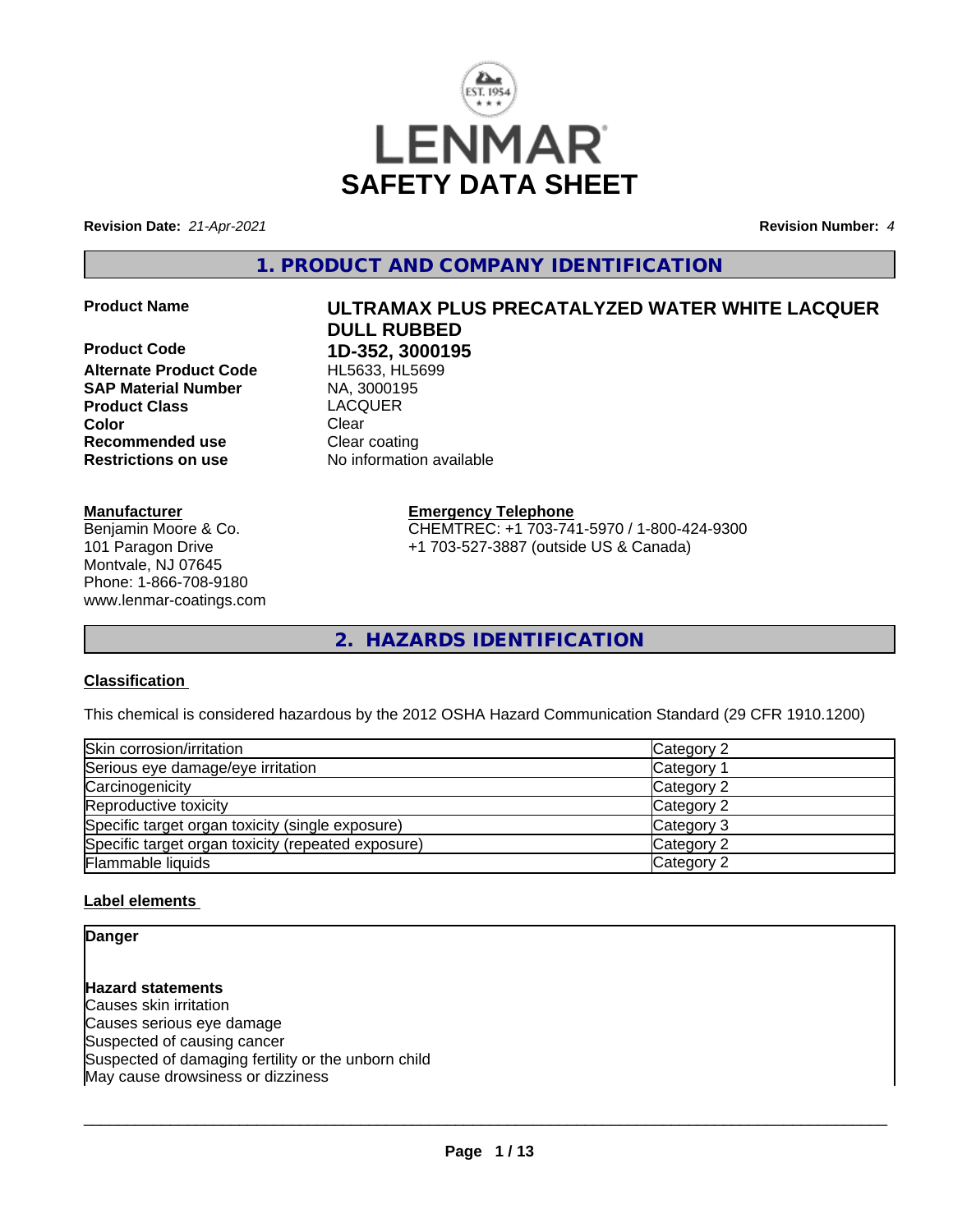

Do not handle until all safety precautions have been read and understood Use personal protective equipment as required Wash face, hands and any exposed skin thoroughly after handling Do not breathe dust/fume/gas/mist/vapors/spray Use only outdoors or in a well-ventilated area Keep away from heat, hot surfaces, sparks, open flames and other ignition sources. No smoking Keep container tightly closed Ground/bond container and receiving equipment Use explosion-proof electrical/ventilating/lighting/equipment Use only non-sparking tools Take precautionary measures against static discharge Keep cool

#### **Precautionary Statements - Response**

IF exposed or concerned: Get medical advice/attention

# **Eyes**

IF IN EYES: Rinse cautiously with water for several minutes. Remove contact lenses, if present and easy to do. Continue rinsing

Immediately call a POISON CENTER or doctor/physician

**Skin**

If skin irritation occurs: Get medical advice/attention

IF ON SKIN (or hair): Remove/Take off immediately all contaminated clothing. Rinse skin with water/shower Wash contaminated clothing before reuse

#### **Inhalation**

IF INHALED: Remove victim to fresh air and keep at rest in a position comfortable for breathing **Fire**

In case of fire: Use CO2, dry chemical, or foam for extinction

#### **Precautionary Statements - Storage**

Store locked up Store in a well-ventilated place. Keep container tightly closed

## **Precautionary Statements - Disposal**

Dispose of contents/container to an approved waste disposal plant

#### **Hazards not otherwise classified (HNOC)**

Not applicable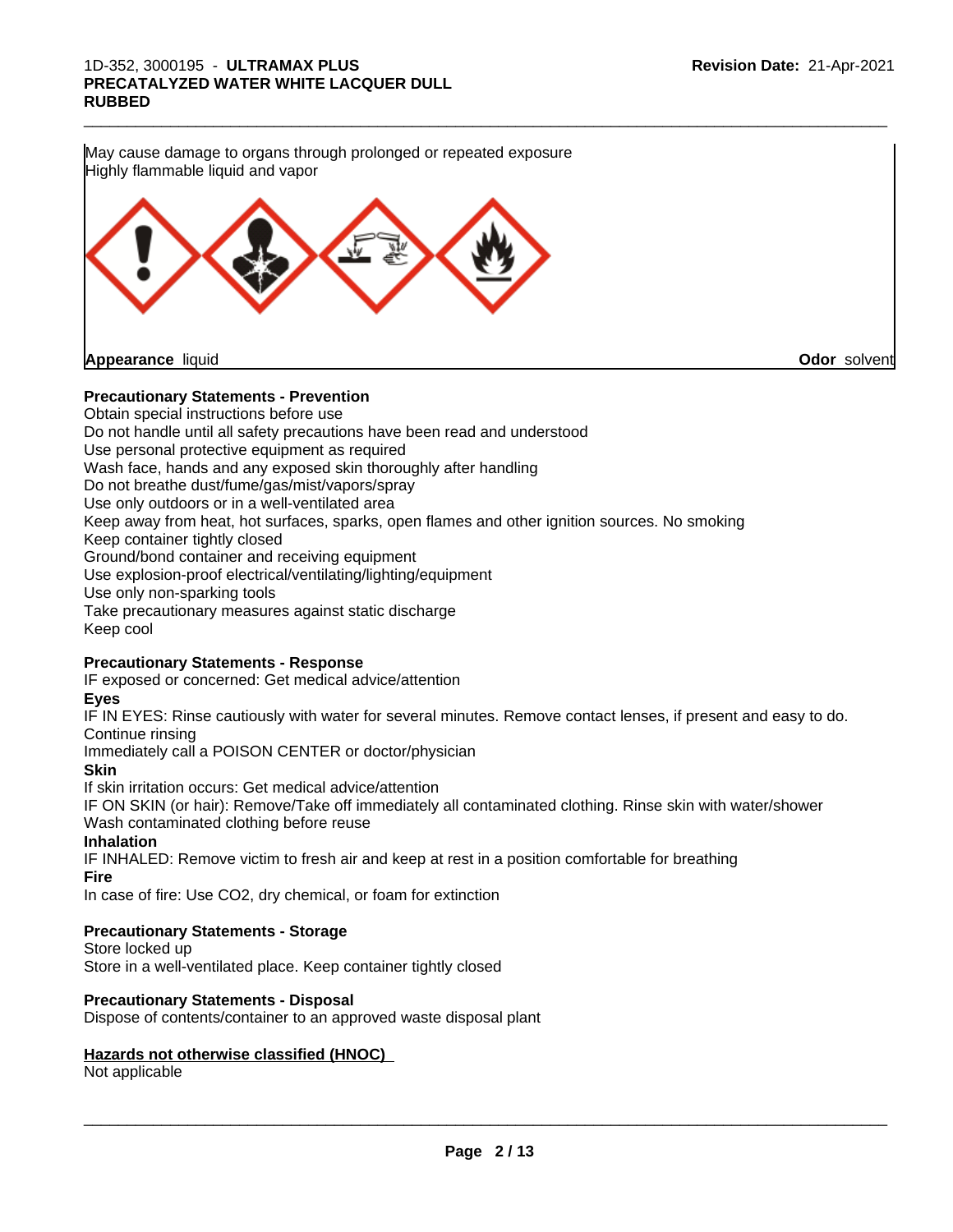# **Other information**

No information available

# **3. COMPOSITION INFORMATION ON COMPONENTS**

 $\_$  ,  $\_$  ,  $\_$  ,  $\_$  ,  $\_$  ,  $\_$  ,  $\_$  ,  $\_$  ,  $\_$  ,  $\_$  ,  $\_$  ,  $\_$  ,  $\_$  ,  $\_$  ,  $\_$  ,  $\_$  ,  $\_$  ,  $\_$  ,  $\_$  ,  $\_$  ,  $\_$  ,  $\_$  ,  $\_$  ,  $\_$  ,  $\_$  ,  $\_$  ,  $\_$  ,  $\_$  ,  $\_$  ,  $\_$  ,  $\_$  ,  $\_$  ,  $\_$  ,  $\_$  ,  $\_$  ,  $\_$  ,  $\_$  ,

| <b>Chemical name</b> | <b>CAS No.</b> | Weight-%    |
|----------------------|----------------|-------------|
| Ethanol              | 64-17-5        | $15 - 20$   |
| n-Butyl acetate      | 123-86-4       | $15 - 20$   |
| Acetone              | 67-64-1        | $10 - 15$   |
| cellulose, nitrate   | 9004-70-0      | $5 - 10$    |
| Isopropyl alcohol    | 67-63-0        | $5 - 10$    |
| Isobutyl alcohol     | 78-83-1        | $1 - 5$     |
| 2-Butoxyethanol      | 111-76-2       | 1 - 5       |
| Toluene              | 108-88-3       | 1 - 5       |
| Xylene               | 1330-20-7      | $1 - 5$     |
| Ethyl benzene        | $100 - 41 - 4$ | $0.1 - 0.5$ |

# **4. FIRST AID MEASURES**

#### **Description of first aid measures**

| <b>General Advice</b>                            | If symptoms persist, call a physician. Show this safety data sheet to the doctor in<br>attendance.                                                                                            |
|--------------------------------------------------|-----------------------------------------------------------------------------------------------------------------------------------------------------------------------------------------------|
| <b>Eye Contact</b>                               | Immediate medical attention is required. Immediately flush with plenty of water.<br>After initial flushing, remove any contact lenses and continue flushing for at least<br>15 minutes.       |
| <b>Skin Contact</b>                              | Wash off immediately with soap and plenty of water removing all contaminated<br>clothes and shoes. If skin irritation persists, call a physician.                                             |
| <b>Inhalation</b>                                | Move to fresh air. If symptoms persist, call a physician.<br>If not breathing, give artificial respiration. Call a physician immediately.                                                     |
| Ingestion                                        | Clean mouth with water and afterwards drink plenty of water. Do not induce<br>vomiting without medical advice. Never give anything by mouth to an unconscious<br>person. Consult a physician. |
| <b>Protection Of First-Aiders</b>                | Use personal protective equipment.                                                                                                                                                            |
| <b>Most Important</b><br><b>Symptoms/Effects</b> | No information available.                                                                                                                                                                     |
| <b>Notes To Physician</b>                        | Treat symptomatically.                                                                                                                                                                        |
|                                                  | 5. FIRE-FIGHTING MEASURES                                                                                                                                                                     |

**Flammable Properties** Vapors may travel considerable distance to a source of ignition and flash back. Vapors may cause flash fire.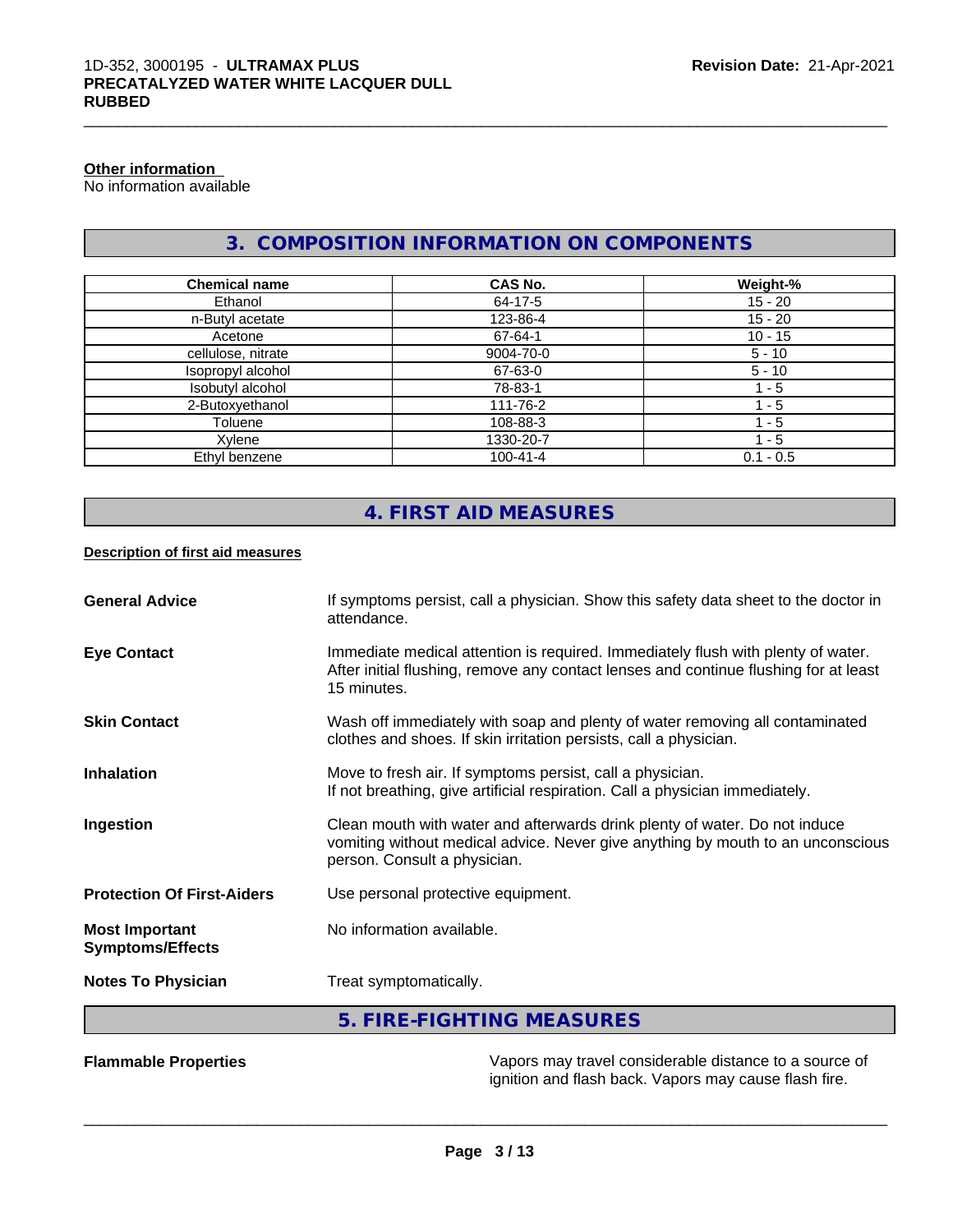| <b>Suitable Extinguishing Media</b>                                              | Foam, dry powder or water. Use extinguishing measures<br>that are appropriate to local circumstances and the<br>surrounding environment.                                                                                                                                                       |  |
|----------------------------------------------------------------------------------|------------------------------------------------------------------------------------------------------------------------------------------------------------------------------------------------------------------------------------------------------------------------------------------------|--|
| Protective equipment and precautions for firefighters                            | As in any fire, wear self-contained breathing apparatus<br>pressure-demand, MSHA/NIOSH (approved or equivalent)<br>and full protective gear.                                                                                                                                                   |  |
| <b>Hazardous combustion products</b>                                             | Burning may result in carbon dioxide, carbon monoxide<br>and other combustion products of varying composition<br>which may be toxic and/or irritating.                                                                                                                                         |  |
| <b>Specific Hazards Arising From The Chemical</b>                                | Flammable. Flash back possible over considerable<br>distance. Keep product and empty container away from<br>heat and sources of ignition. Closed containers may<br>rupture if exposed to fire or extreme heat. Thermal<br>decomposition can lead to release of irritating gases and<br>vapors. |  |
| <b>Sensitivity to mechanical impact</b>                                          | No.                                                                                                                                                                                                                                                                                            |  |
| Sensitivity to static discharge                                                  | Yes                                                                                                                                                                                                                                                                                            |  |
| <b>Flash Point Data</b><br>Flash point (°F)<br>Flash Point (°C)<br><b>Method</b> | 29<br>$-2$<br><b>PMCC</b>                                                                                                                                                                                                                                                                      |  |
| <b>Flammability Limits In Air</b>                                                |                                                                                                                                                                                                                                                                                                |  |
| Lower flammability limit:<br><b>Upper flammability limit:</b>                    | Not available<br>Not available                                                                                                                                                                                                                                                                 |  |
| Health: 2<br>Flammability: 3<br><b>NFPA</b>                                      | Instability: 1<br><b>Special: Not Applicable</b>                                                                                                                                                                                                                                               |  |
| <b>NFPA Legend</b><br>0 - Not Hazardous<br>1 - Slightly                          |                                                                                                                                                                                                                                                                                                |  |

 $\_$  ,  $\_$  ,  $\_$  ,  $\_$  ,  $\_$  ,  $\_$  ,  $\_$  ,  $\_$  ,  $\_$  ,  $\_$  ,  $\_$  ,  $\_$  ,  $\_$  ,  $\_$  ,  $\_$  ,  $\_$  ,  $\_$  ,  $\_$  ,  $\_$  ,  $\_$  ,  $\_$  ,  $\_$  ,  $\_$  ,  $\_$  ,  $\_$  ,  $\_$  ,  $\_$  ,  $\_$  ,  $\_$  ,  $\_$  ,  $\_$  ,  $\_$  ,  $\_$  ,  $\_$  ,  $\_$  ,  $\_$  ,  $\_$  ,

- 2 Moderate
- 3 High
- 4 Severe

*The ratings assigned are only suggested ratings, the contractor/employer has ultimate responsibilities for NFPA ratings where this system is used.*

*Additional information regarding the NFPA rating system is available from the National Fire Protection Agency (NFPA) at www.nfpa.org.*

#### **6. ACCIDENTAL RELEASE MEASURES**

**Personal Precautions** Remove all sources of ignition. Take precautions to prevent flashback. Ground and bond all containers and handling equipment. Take precautionary measures against static discharges. Ensure adequate ventilation. Avoid contact with skin, eyes and clothing. Use personal protective equipment.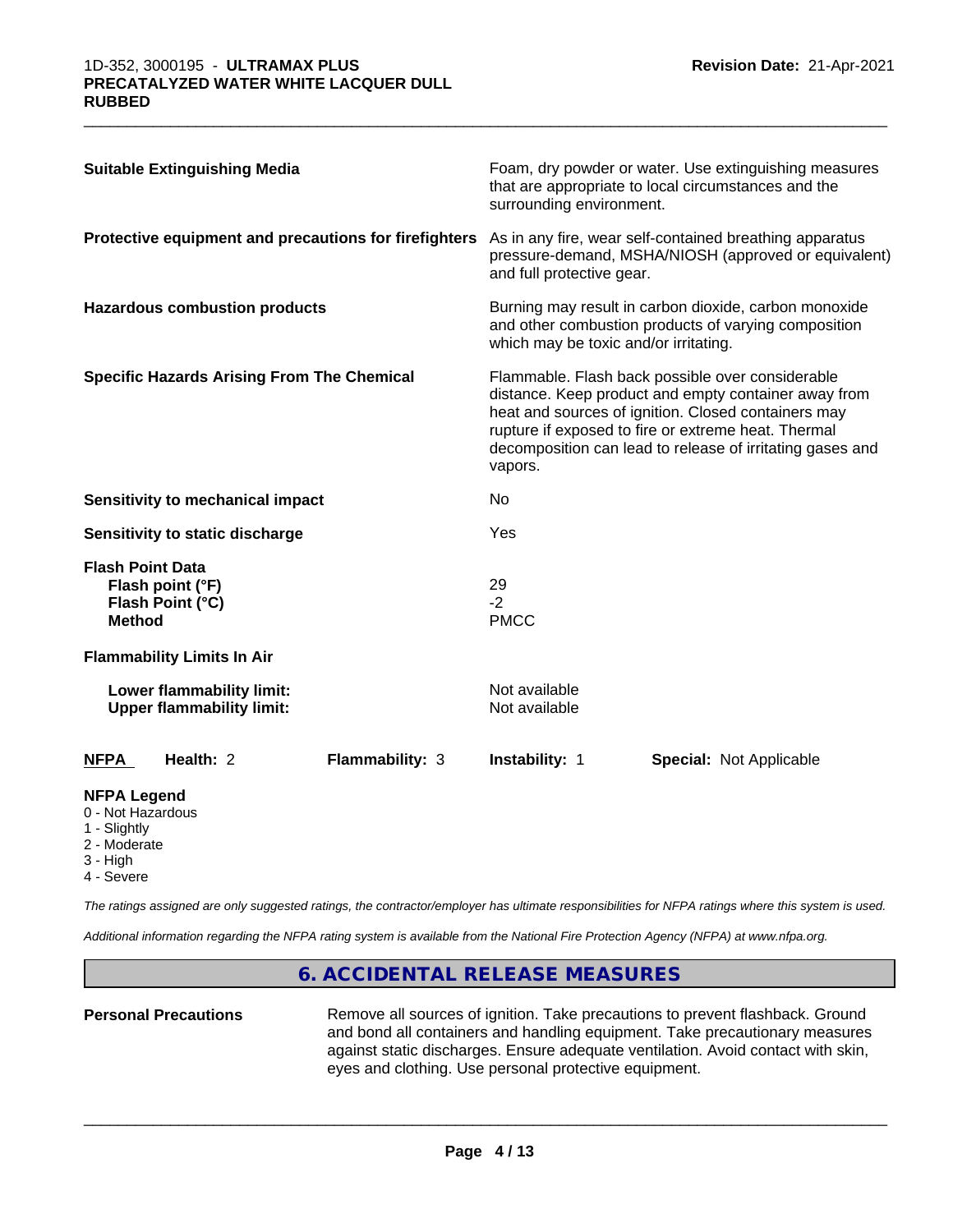| <b>Other Information</b>         | Prevent further leakage or spillage if safe to do so. Do not allow material to<br>contaminate ground water system. Prevent product from entering drains. Do not<br>flush into surface water or sanitary sewer system. Local authorities should be<br>advised if significant spillages cannot be contained.                                                                                                                                     |
|----------------------------------|------------------------------------------------------------------------------------------------------------------------------------------------------------------------------------------------------------------------------------------------------------------------------------------------------------------------------------------------------------------------------------------------------------------------------------------------|
| <b>Environmental precautions</b> | See Section 12 for additional Ecological Information.                                                                                                                                                                                                                                                                                                                                                                                          |
| <b>Methods for Cleaning Up</b>   | Dam up. Soak up with inert absorbent material. Use a non-sparking or explosion<br>proof means to transfer material to a sealed, appropriate container for disposal.<br>Clean contaminated surface thoroughly.                                                                                                                                                                                                                                  |
|                                  | 7. HANDLING AND STORAGE                                                                                                                                                                                                                                                                                                                                                                                                                        |
| <b>Handling</b>                  | Avoid contact with skin, eyes and clothing. Wear personal protective equipment.<br>Do not breathe vapors or spray mist. Use only in ventilated areas. Prevent vapor<br>build-up by providing adequate ventilation during and after use.                                                                                                                                                                                                        |
|                                  | Take precautionary measures against static discharges. To avoid ignition of<br>vapors by static electricity discharge, all metal parts of the equipment must be<br>grounded. Keep away from heat, sparks and flame. Do not smoke. Extinguish all<br>flames and pilot lights, and turn off stoves, heaters, electric motors and other<br>sources of ignition during use and until all vapors are gone. Ignition and/or flash<br>back may occur. |
| <b>Storage</b>                   | Keep containers tightly closed in a dry, cool and well-ventilated place. Keep away<br>from heat. Keep away from open flames, hot surfaces and sources of ignition.<br>Keep in properly labeled containers. Keep out of the reach of children.                                                                                                                                                                                                  |
| <b>Incompatible Materials</b>    | Incompatible with strong acids and bases and strong oxidizing agents.                                                                                                                                                                                                                                                                                                                                                                          |
|                                  | Technical measures/Precautions Ensure adequate ventilation. Use only where airflow will keep vapors from building<br>up in or near the work area in adjoining rooms. Comply with all national, state, and<br>local codes pertaining to the storage, handling, dispensing and disposal of<br>flammable liquids.                                                                                                                                 |
|                                  | Dissipate static electricity during transfer by grounding and bonding containers<br>and equipment before transferring material. All equipment should be non-sparking<br>and explosion proof. Use explosion proof electrical equipment for ventilation,<br>lighting and material handling.                                                                                                                                                      |

**8. EXPOSURE CONTROLS/PERSONAL PROTECTION**

# **Exposure Limits**

| <b>Chemical name</b> | <b>ACGIH TLV</b> | <b>OSHA PEL</b>              |
|----------------------|------------------|------------------------------|
| Ethanol              | STEL: 1000 ppm   | 1000 ppm - TWA               |
|                      |                  | 1900 mg/m <sup>3</sup> - TWA |
| n-Butyl acetate      | STEL: 150 ppm    | 150 ppm - TWA                |
|                      | TWA: 50 ppm      | 710 mg/m <sup>3</sup> - TWA  |
| Acetone              | STEL: 500 ppm    | 1000 ppm - TWA               |
|                      | TWA: 250 ppm     | 2400 mg/m <sup>3</sup> - TWA |
| Isopropyl alcohol    | STEL: 400 ppm    | $400$ ppm - TWA              |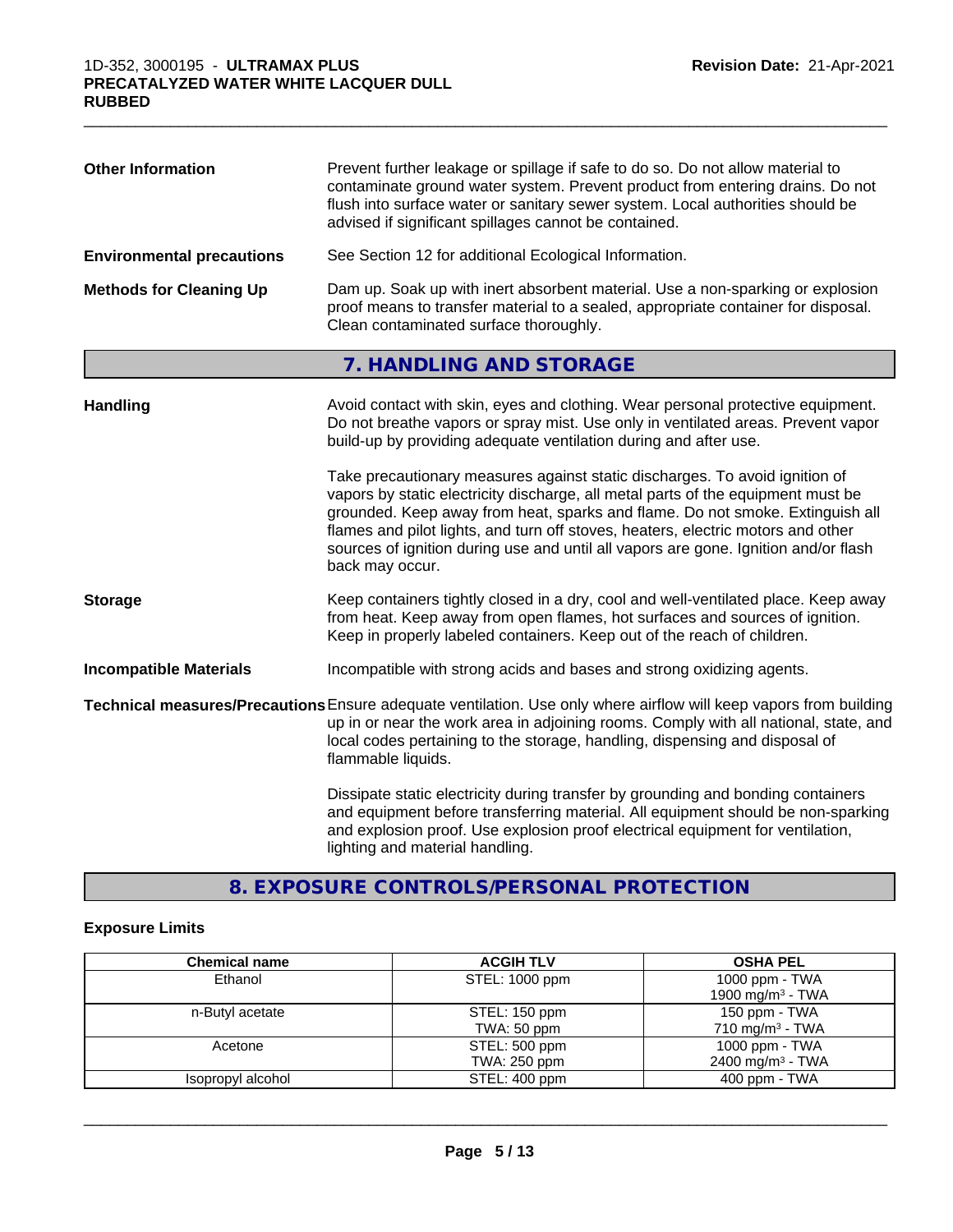#### 1D-352, 3000195 - **ULTRAMAX PLUS PRECATALYZED WATER WHITE LACQUER DULL RUBBED**

|                  | TWA: 200 ppm  | 980 mg/m <sup>3</sup> - TWA       |
|------------------|---------------|-----------------------------------|
| Isobutyl alcohol | TWA: 50 ppm   | 100 ppm - TWA                     |
|                  |               | 300 mg/m $3$ - TWA                |
| 2-Butoxyethanol  | TWA: 20 ppm   | 50 ppm - TWA                      |
|                  |               | 240 mg/m $3$ - TWA                |
|                  |               | prevent or reduce skin absorption |
| Toluene          | TWA: 20 ppm   | 200 ppm - TWA                     |
|                  |               | 300 ppm - Ceiling                 |
| Xylene           | STEL: 150 ppm | 100 ppm - TWA                     |
|                  | TWA: 100 ppm  | 435 mg/m <sup>3</sup> - TWA       |
| Ethyl benzene    | TWA: 20 ppm   | 100 ppm - TWA                     |
|                  |               | 435 mg/m $3$ - TWA                |

 $\_$  ,  $\_$  ,  $\_$  ,  $\_$  ,  $\_$  ,  $\_$  ,  $\_$  ,  $\_$  ,  $\_$  ,  $\_$  ,  $\_$  ,  $\_$  ,  $\_$  ,  $\_$  ,  $\_$  ,  $\_$  ,  $\_$  ,  $\_$  ,  $\_$  ,  $\_$  ,  $\_$  ,  $\_$  ,  $\_$  ,  $\_$  ,  $\_$  ,  $\_$  ,  $\_$  ,  $\_$  ,  $\_$  ,  $\_$  ,  $\_$  ,  $\_$  ,  $\_$  ,  $\_$  ,  $\_$  ,  $\_$  ,  $\_$  ,

#### **Legend**

ACGIH - American Conference of Governmental Industrial Hygienists Exposure Limits OSHA - Occupational Safety & Health Administration Exposure Limits N/E - Not Established

# **Appropriate engineering controls**

| <b>Engineering Measures</b>          | Ensure adequate ventilation, especially in confined areas.                                                                                                                                                                                                                                                                                                          |
|--------------------------------------|---------------------------------------------------------------------------------------------------------------------------------------------------------------------------------------------------------------------------------------------------------------------------------------------------------------------------------------------------------------------|
| <b>Personal Protective Equipment</b> |                                                                                                                                                                                                                                                                                                                                                                     |
| <b>Eye/Face Protection</b>           | Safety glasses with side-shields. If splashes are likely to occur, wear:. Tightly<br>fitting safety goggles.                                                                                                                                                                                                                                                        |
| <b>Skin Protection</b>               | Long sleeved clothing. Protective gloves.                                                                                                                                                                                                                                                                                                                           |
| <b>Respiratory Protection</b>        | Use only with adequate ventilation. In operations where exposure limits are<br>exceeded, use a NIOSH approved respirator that has been selected by a<br>technically qualified person for the specific work conditions. When spraying the<br>product or applying in confined areas, wear a NIOSH approved respirator<br>specified for paint spray or organic vapors. |
| <b>Hygiene Measures</b>              | Avoid contact with skin, eyes and clothing. Remove and wash contaminated<br>clothing before re-use. Wash thoroughly after handling.                                                                                                                                                                                                                                 |

# **9. PHYSICAL AND CHEMICAL PROPERTIES**

| Appearance<br>Odor<br><b>Odor Threshold</b><br>Density (Ibs/gal)<br><b>Specific Gravity</b><br>рH<br><b>Viscosity (cps)</b><br>Solubility(ies)<br><b>Water solubility</b><br><b>Evaporation Rate</b> | liquid<br>solvent<br>No information available<br>$7.7 - 7.8$<br>$0.92 - 0.94$<br>No information available<br>No information available<br>No information available<br>No information available<br>No information available |
|------------------------------------------------------------------------------------------------------------------------------------------------------------------------------------------------------|---------------------------------------------------------------------------------------------------------------------------------------------------------------------------------------------------------------------------|
|                                                                                                                                                                                                      |                                                                                                                                                                                                                           |
|                                                                                                                                                                                                      |                                                                                                                                                                                                                           |
|                                                                                                                                                                                                      |                                                                                                                                                                                                                           |
|                                                                                                                                                                                                      |                                                                                                                                                                                                                           |
|                                                                                                                                                                                                      |                                                                                                                                                                                                                           |
|                                                                                                                                                                                                      |                                                                                                                                                                                                                           |
| Vapor pressure                                                                                                                                                                                       | No information available                                                                                                                                                                                                  |
| Vapor density                                                                                                                                                                                        | No information available                                                                                                                                                                                                  |
| Wt. % Solids                                                                                                                                                                                         | $25 - 35$                                                                                                                                                                                                                 |
| Vol. % Solids                                                                                                                                                                                        | $20 - 30$                                                                                                                                                                                                                 |
| Wt. % Volatiles                                                                                                                                                                                      | $65 - 75$                                                                                                                                                                                                                 |
| Vol. % Volatiles                                                                                                                                                                                     | $70 - 80$                                                                                                                                                                                                                 |
|                                                                                                                                                                                                      |                                                                                                                                                                                                                           |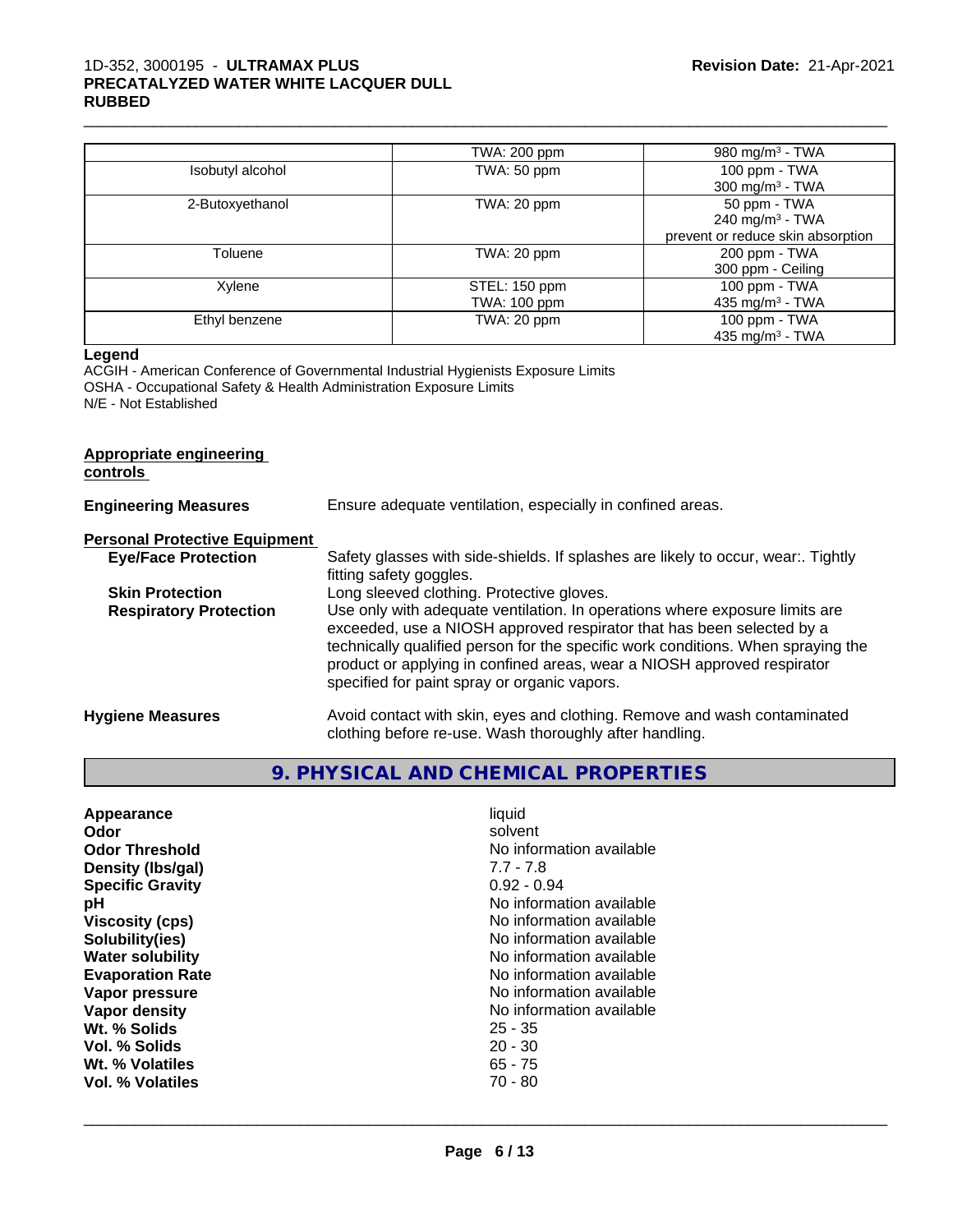#### 1D-352, 3000195 - **ULTRAMAX PLUS PRECATALYZED WATER WHITE LACQUER DULL RUBBED**

| <b>VOC Regulatory Limit (g/L)</b>    | <680                     |
|--------------------------------------|--------------------------|
| <b>Boiling Point (°F)</b>            | 136                      |
| <b>Boiling Point (°C)</b>            | 58                       |
| Freezing point (°F)                  | No information available |
| <b>Freezing Point (°C)</b>           | No information available |
| Flash point (°F)                     | 29                       |
| Flash Point (°C)                     | $-2$                     |
| <b>Method</b>                        | <b>PMCC</b>              |
| Flammability (solid, gas)            | Not applicable           |
| <b>Upper flammability limit:</b>     | No information available |
| Lower flammability limit:            | No information available |
| <b>Autoignition Temperature (°F)</b> | No information available |
| <b>Autoignition Temperature (°C)</b> | No information available |
| Decomposition Temperature (°F)       | No information available |
| Decomposition Temperature (°C)       | No information available |
| <b>Partition coefficient</b>         | No information available |
|                                      |                          |

 $\_$  ,  $\_$  ,  $\_$  ,  $\_$  ,  $\_$  ,  $\_$  ,  $\_$  ,  $\_$  ,  $\_$  ,  $\_$  ,  $\_$  ,  $\_$  ,  $\_$  ,  $\_$  ,  $\_$  ,  $\_$  ,  $\_$  ,  $\_$  ,  $\_$  ,  $\_$  ,  $\_$  ,  $\_$  ,  $\_$  ,  $\_$  ,  $\_$  ,  $\_$  ,  $\_$  ,  $\_$  ,  $\_$  ,  $\_$  ,  $\_$  ,  $\_$  ,  $\_$  ,  $\_$  ,  $\_$  ,  $\_$  ,  $\_$  ,

# **10. STABILITY AND REACTIVITY**

| <b>Reactivity</b>                       | No data available                                                                                                         |
|-----------------------------------------|---------------------------------------------------------------------------------------------------------------------------|
| <b>Chemical Stability</b>               | Stable under normal conditions. Hazardous polymerisation<br>does not occur.                                               |
| <b>Conditions to avoid</b>              | Keep away from open flames, hot surfaces, static<br>electricity and sources of ignition. Sparks. Elevated<br>temperature. |
| <b>Incompatible Materials</b>           | Incompatible with strong acids and bases and strong<br>oxidizing agents.                                                  |
| <b>Hazardous Decomposition Products</b> | Thermal decomposition can lead to release of irritating<br>gases and vapors.                                              |
| Possibility of hazardous reactions      | None under normal conditions of use.                                                                                      |

**11. TOXICOLOGICAL INFORMATION**

**Product Information**

**Information on likely routes of exposure**

**Principal Routes of Exposure** Eye contact, skin contact and inhalation.

**Acute Toxicity** 

**Product Information** Repeated or prolonged exposure to organic solvents may lead to permanent brain and nervous system damage. Intentional misuse by deliberately concentrating and inhaling vapors may be harmful or fatal.

#### **Symptoms related to the physical,chemical and toxicological characteristics**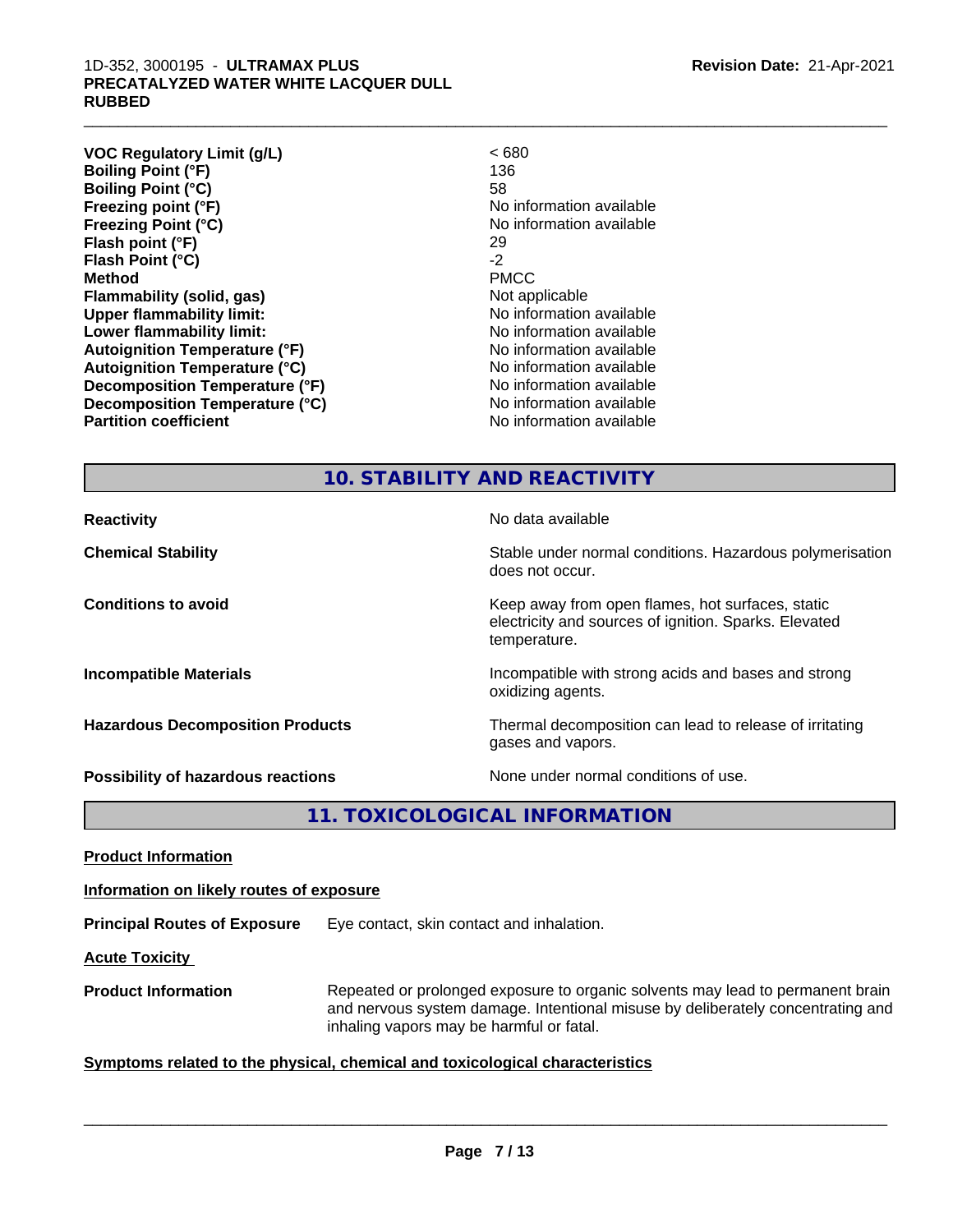| <b>Symptoms</b>                 | No information available                                                                                                                                                                                                                                      |
|---------------------------------|---------------------------------------------------------------------------------------------------------------------------------------------------------------------------------------------------------------------------------------------------------------|
|                                 | Delayed and immediate effects as well as chronic effects from short and long-term exposure                                                                                                                                                                    |
| Eye contact                     | Severely irritating to eyes. May cause burns. Risk of serious damage to eyes.                                                                                                                                                                                 |
| <b>Skin contact</b>             | May cause skin irritation and/or dermatitis. Prolonged skin contact may defat the<br>skin and produce dermatitis.                                                                                                                                             |
| Ingestion                       | Harmful if swallowed. Ingestion may cause irritation to mucous membranes. Small<br>amounts of this product aspirated into the respiratory system during ingestion or<br>vomiting may cause mild to severe pulmonary injury, possibly progressing to<br>death. |
| <b>Inhalation</b>               | Harmful by inhalation. High vapor / aerosol concentrations are irritating to the<br>eyes, nose, throat and lungs and may cause headaches, dizziness, drowsiness,<br>unconsciousness, and other central nervous system effects.                                |
| <b>Sensitization</b>            | No information available                                                                                                                                                                                                                                      |
| <b>Neurological Effects</b>     | No information available.                                                                                                                                                                                                                                     |
| <b>Mutagenic Effects</b>        | No information available.                                                                                                                                                                                                                                     |
| <b>Reproductive Effects</b>     | Possible risk of impaired fertility. Possible risk of harm to the unborn child.                                                                                                                                                                               |
| <b>Developmental Effects</b>    | No information available.                                                                                                                                                                                                                                     |
| <b>Target organ effects</b>     | No information available.                                                                                                                                                                                                                                     |
| <b>STOT - repeated exposure</b> | Causes damage to organs through prolonged or repeated exposure if inhaled,<br>May cause disorder and damage to the, liver, kidney, spleen, blood, Causes<br>damage to organs through prolonged or repeated exposure.                                          |
| <b>STOT - single exposure</b>   | May cause disorder and damage to the, Respiratory system, Central nervous<br>system.                                                                                                                                                                          |
| Other adverse effects           | No information available.                                                                                                                                                                                                                                     |
| <b>Aspiration Hazard</b>        | May be harmful if swallowed and enters airways. Small amounts of this product<br>aspirated into the respiratory system during ingestion or vomiting may cause mild<br>to severe pulmonary injury, possibly progressing to death.                              |

 $\_$  ,  $\_$  ,  $\_$  ,  $\_$  ,  $\_$  ,  $\_$  ,  $\_$  ,  $\_$  ,  $\_$  ,  $\_$  ,  $\_$  ,  $\_$  ,  $\_$  ,  $\_$  ,  $\_$  ,  $\_$  ,  $\_$  ,  $\_$  ,  $\_$  ,  $\_$  ,  $\_$  ,  $\_$  ,  $\_$  ,  $\_$  ,  $\_$  ,  $\_$  ,  $\_$  ,  $\_$  ,  $\_$  ,  $\_$  ,  $\_$  ,  $\_$  ,  $\_$  ,  $\_$  ,  $\_$  ,  $\_$  ,  $\_$  ,

#### **Numerical measures of toxicity**

#### **The following values are calculated based on chapter 3.1 of the GHS document**

| <b>ATEmix (oral)</b>                 | 4920 mg/ka |
|--------------------------------------|------------|
| <b>ATEmix (dermal)</b>               | 8066 mg/kg |
| <b>ATEmix (inhalation-dust/mist)</b> | 95.6 ma/L  |
| <b>ATEmix (inhalation-vapor)</b>     | 424.8 ma/L |

#### **Component Information**

| Chemical name                   | Oral LD50             | Dermal LD50              | <b>Inhalation LC50</b>                |
|---------------------------------|-----------------------|--------------------------|---------------------------------------|
| Ethanol<br>64-17-5              | $= 7060$ mg/kg (Rat)  | $\blacksquare$           | $= 124.7$ mg/L (Rat) 4 h              |
| n-Butyl acetate<br>123-86-4     | $= 10768$ mg/kg (Rat) | $> 17600$ mg/kg (Rabbit) |                                       |
| Acetone<br>67-64-1              | $=$ 5800 mg/kg (Rat)  | $> 15700$ mg/kg (Rabbit) | $= 50100$ mg/m <sup>3</sup> (Rat) 8 h |
| cellulose, nitrate<br>9004-70-0 | $5$ g/kg (Rat)        | $\,$                     |                                       |
| Isopropyl alcohol<br>67-63-0    | $= 1870$ mg/kg (Rat)  | $= 4059$ mg/kg (Rabbit)  | $= 72600$ mg/m <sup>3</sup> (Rat) 4 h |
| Isobutyl alcohol<br>78-83-1     | $= 2460$ mg/kg (Rat)  | $=$ 3400 mg/kg (Rabbit)  | $> 6.5$ mg/L (Rat) 4 h                |
| 2-Butoxyethanol                 | $= 1300$ mg/kg (Rat)  | $>$ 2000 mg/kg (Rabbit)  | $>$ 4.9 mg/L (Rat) 3H                 |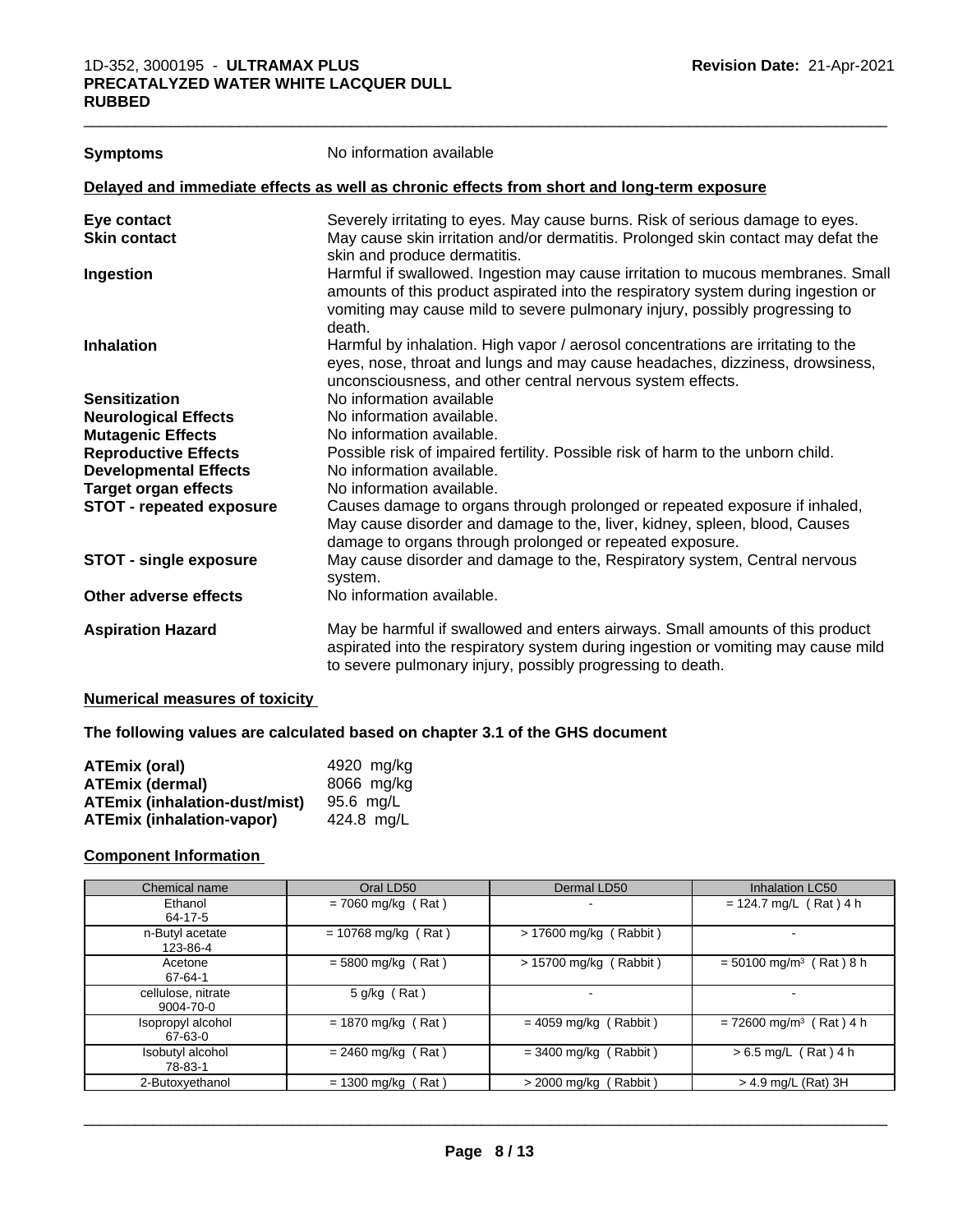| 111-76-2                  |                      |                          |                          |
|---------------------------|----------------------|--------------------------|--------------------------|
| Toluene<br>108-88-3       | $= 2600$ mg/kg (Rat) | $= 12000$ mg/kg (Rabbit) | $\,$ – $\,$              |
| Xylene<br>1330-20-7       | $=$ 3500 mg/kg (Rat) | > 4350 mg/kg (Rabbit)    | $= 29.08$ mg/L (Rat) 4 h |
| Ethyl benzene<br>100-41-4 | $=$ 3500 mg/kg (Rat) | $= 15400$ mg/kg (Rabbit) | $= 17.4$ mg/L (Rat) 4 h  |

#### **Chronic Toxicity**

#### **Carcinogenicity**

*The information below indicateswhether each agency has listed any ingredient as a carcinogen:.*

| <b>Chemical</b><br>name | <b>IARC</b>                    | <b>NTP</b> | <b>OSHA</b> |
|-------------------------|--------------------------------|------------|-------------|
|                         | .<br>2B<br>: Human<br>Possible |            | Listed      |
| Ethyl<br>l benzene      | Carcinoɑen                     |            |             |

#### **Legend**

IARC - International Agency for Research on Cancer NTP - National Toxicity Program OSHA - Occupational Safety & Health Administration

**12. ECOLOGICAL INFORMATION**

# **Ecotoxicity Effects**

The environmental impact of this product has not been fully investigated.

#### **Product Information**

#### **Acute Toxicity to Fish**

No information available

#### **Acute Toxicity to Aquatic Invertebrates**

No information available

#### **Acute Toxicity to Aquatic Plants**

No information available

#### **Persistence / Degradability**

No information available.

#### **Bioaccumulation**

There is no data for this product.

#### **Mobility in Environmental Media**

No information available.

#### **Ozone**

Not applicable

#### **Component Information**

#### **Acute Toxicity to Fish**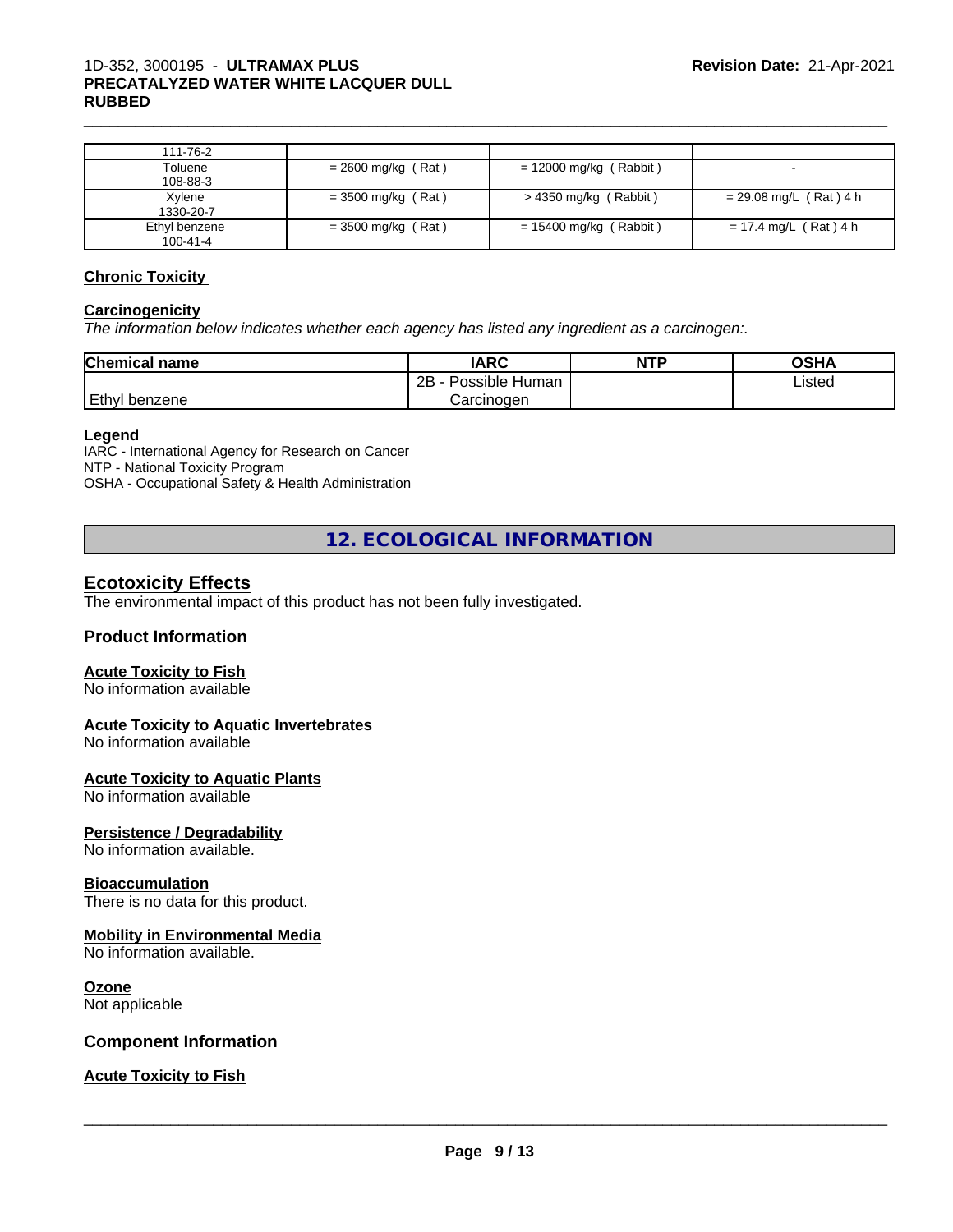n-Butyl acetate LC50: 18 mg/L (Fathead Minnow - 96 hr.) Acetone LC50: 8300 (Bluegill - 96 hr.) mg/L 2-Butoxyethanol LC50: 1490 mg/L (Bluegill sunfish - 96 hr.) Xylene LC50: 13.5 mg/L (Rainbow Trout - 96 hr.) Ethyl benzene LC50: 12.1 mg/L (Fathead Minnow - 96 hr.)

#### **Acute Toxicity to Aquatic Invertebrates**

n-Butyl acetate EC50: 72.8 mg/L (Daphnia magna - 48 hr.) Acetone EC50: 12600 mg/L (Daphnia magna - 48 hr.) Ethyl benzene EC50: 1.8 mg/L (Daphnia magna - 48 hr.)

#### **Acute Toxicity to Aquatic Plants**

n-Butyl acetate EC50: 674.7 mg/L (Green algae (Scenedesmus subspicatus), 72 hrs.) Ethyl benzene EC50: 4.6 mg/L (Green algae (Scenedesmus subspicatus), 72 hrs.)

# **13. DISPOSAL CONSIDERATIONS**

| <b>Waste Disposal Method</b>   | Dispose of in accordance with federal, state, and local regulations. Local<br>requirements may vary, consult your sanitation department or state-designated<br>environmental protection agency for more disposal options. |
|--------------------------------|---------------------------------------------------------------------------------------------------------------------------------------------------------------------------------------------------------------------------|
| <b>Empty Container Warning</b> | Emptied containers may retain product residue. Follow label warnings even after<br>container is emptied. Residual vapors may explode on ignition.                                                                         |

#### **14. TRANSPORT INFORMATION**

| DOT<br><b>Proper Shipping Name</b><br><b>Hazard class</b><br>UN-No.<br><b>Packing Group</b><br><b>Description</b> | <b>PAINT</b><br>3<br>UN1263<br>Ш<br>UN1263, PAINT, 3, II |
|-------------------------------------------------------------------------------------------------------------------|----------------------------------------------------------|
| <b>ICAO/IATA</b>                                                                                                  | Contact the preparer for further information.            |
| <b>IMDG/IMO</b>                                                                                                   | Contact the preparer for further information.            |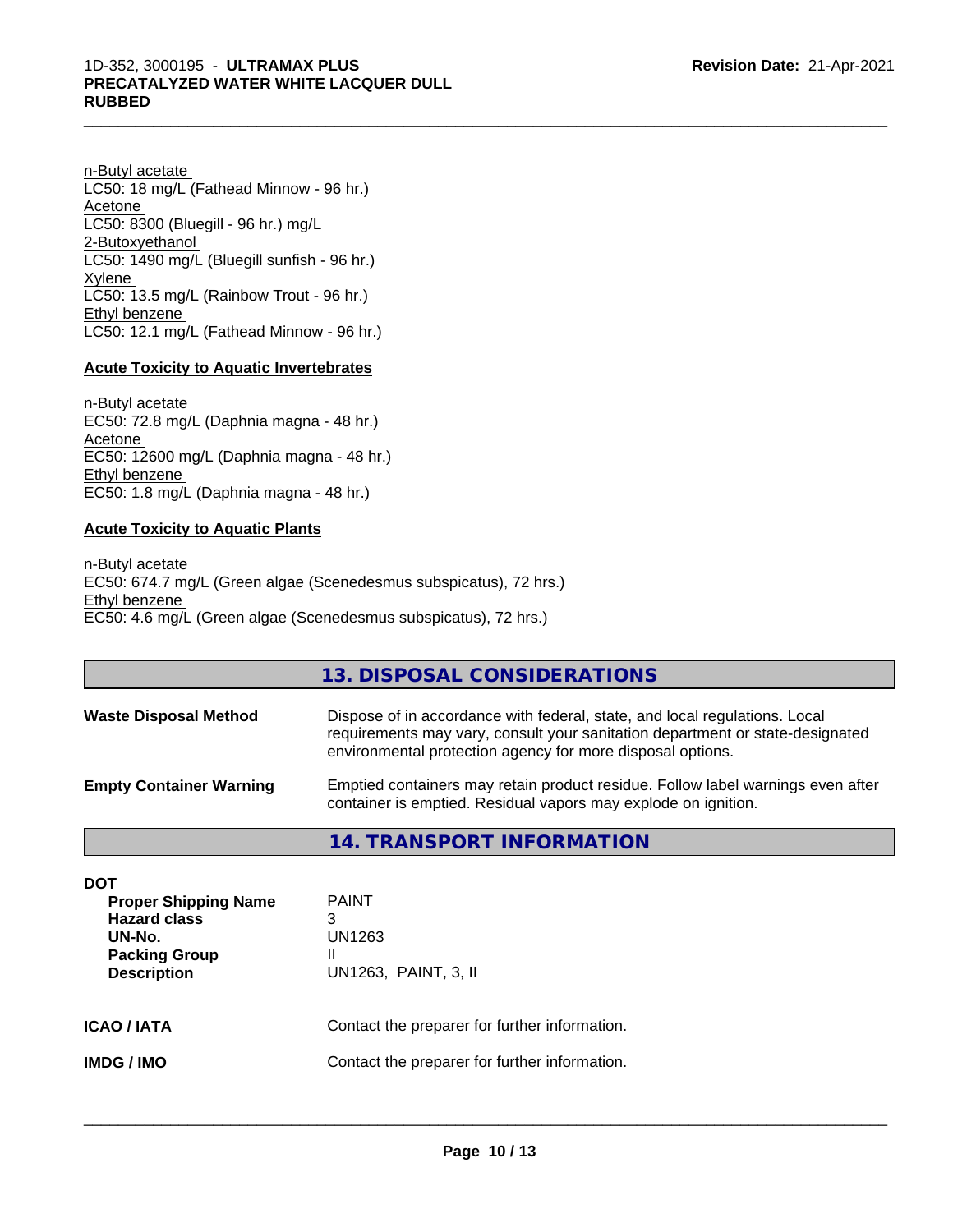# **15. REGULATORY INFORMATION**

 $\_$  ,  $\_$  ,  $\_$  ,  $\_$  ,  $\_$  ,  $\_$  ,  $\_$  ,  $\_$  ,  $\_$  ,  $\_$  ,  $\_$  ,  $\_$  ,  $\_$  ,  $\_$  ,  $\_$  ,  $\_$  ,  $\_$  ,  $\_$  ,  $\_$  ,  $\_$  ,  $\_$  ,  $\_$  ,  $\_$  ,  $\_$  ,  $\_$  ,  $\_$  ,  $\_$  ,  $\_$  ,  $\_$  ,  $\_$  ,  $\_$  ,  $\_$  ,  $\_$  ,  $\_$  ,  $\_$  ,  $\_$  ,  $\_$  ,

# **International Inventories**

| <b>TSCA: United States</b> | Yes - All components are listed or exempt. |
|----------------------------|--------------------------------------------|
| <b>DSL: Canada</b>         | Yes - All components are listed or exempt. |

#### **Federal Regulations**

#### **SARA 311/312 hazardous categorization**

| Acute health hazard               | Yes |  |
|-----------------------------------|-----|--|
| Chronic Health Hazard             | Yes |  |
| Fire hazard                       | Yes |  |
| Sudden release of pressure hazard | N٥  |  |
| Reactive Hazard                   | N٥  |  |

#### **SARA 313**

Section 313 of Title III of the Superfund Amendments and Reauthorization Act of 1986 (SARA). This product contains a chemical or chemicals which are subject to the reporting requirements of the Act and Title 40 of the Code of Federal Regulations, Part 372:

| <b>Chemical name</b> | CAS No.        | Weight-%    | <b>CERCLA/SARA 313</b>     |
|----------------------|----------------|-------------|----------------------------|
|                      |                |             | (de minimis concentration) |
| Isopropyl alcohol    | 67-63-0        | $5 - 10$    | 1.0                        |
| 2-Butoxyethanol      | 111-76-2       | $1 - 5$     | 1.0                        |
| Toluene              | 108-88-3       | 1 - 5       | 1.0                        |
| Xvlene               | 1330-20-7      | $1 - 5$     | 1.0                        |
| Ethyl benzene        | $100 - 41 - 4$ | $0.1 - 0.5$ | 0.1                        |

#### **Clean Air Act,Section 112 Hazardous Air Pollutants (HAPs) (see 40 CFR 61)**

This product contains the following HAPs:

| <b>Chemical name</b> | <b>CAS No.</b> | Weight-%    | <b>Hazardous Air Pollutant</b> |
|----------------------|----------------|-------------|--------------------------------|
|                      |                |             | <u>(HAP)</u>                   |
| 2-Butoxyethanol      | 111-76-2       | $1 - 5$     | Listed                         |
| Toluene              | 108-88-3       | $1 - 5$     | Listed                         |
| Xvlene               | 1330-20-7      | $1 - 5$     | Listed                         |
| Ethyl benzene        | $100 - 41 - 4$ | $0.1 - 0.5$ | ∟isted                         |

#### **US State Regulations**

#### **California Proposition 65**

**AVIMARNING:** Cancer and Reproductive Harm– www.P65warnings.ca.gov

#### **State Right-to-Know**

| $-1$<br>.<br>. .<br>· name<br>91 I I I C<br>uu | Mas<br>--------<br>matu | Areau<br><b>Nev</b><br> | .<br>anıa |
|------------------------------------------------|-------------------------|-------------------------|-----------|
| ≞thano⊩                                        |                         |                         |           |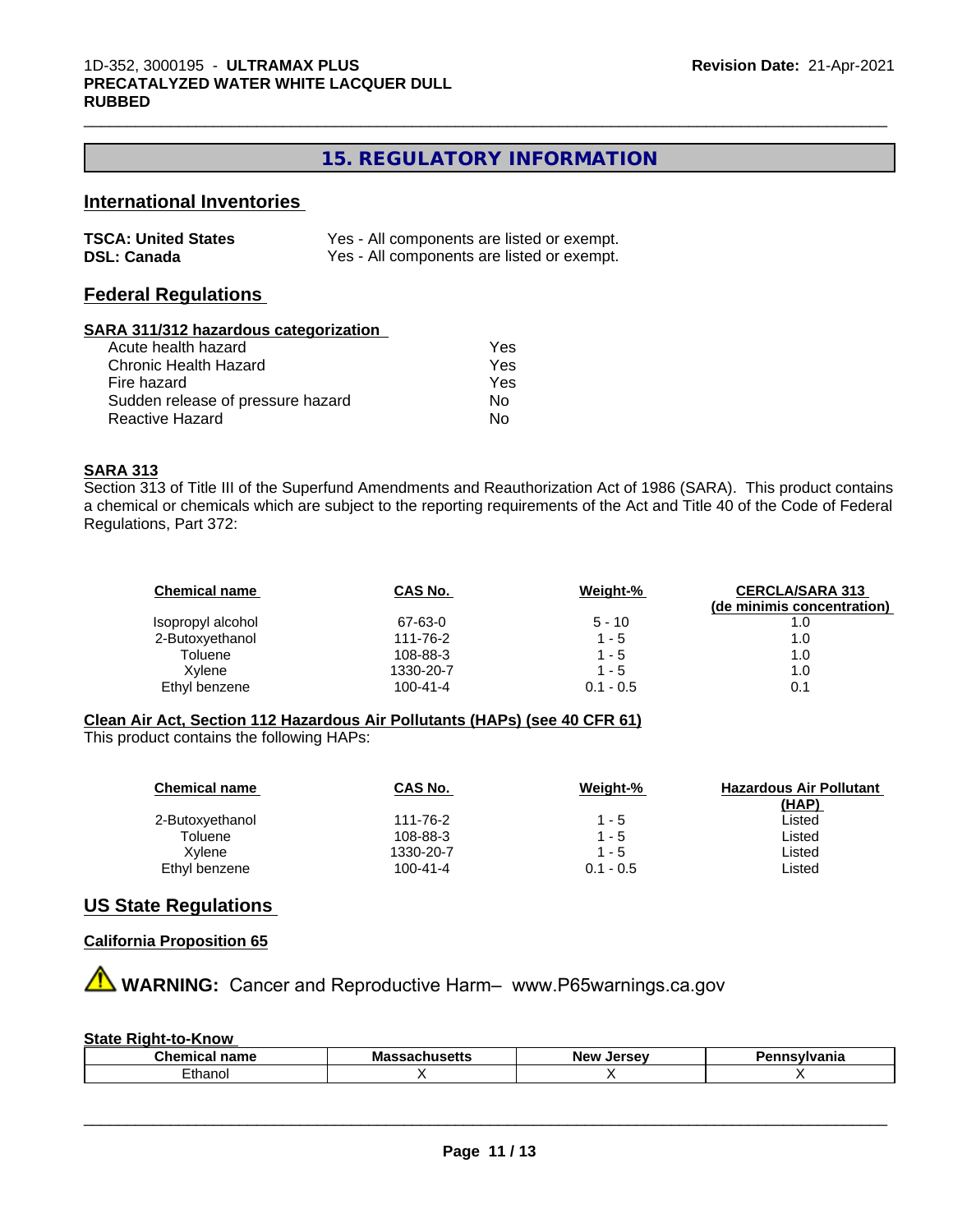#### $\_$  ,  $\_$  ,  $\_$  ,  $\_$  ,  $\_$  ,  $\_$  ,  $\_$  ,  $\_$  ,  $\_$  ,  $\_$  ,  $\_$  ,  $\_$  ,  $\_$  ,  $\_$  ,  $\_$  ,  $\_$  ,  $\_$  ,  $\_$  ,  $\_$  ,  $\_$  ,  $\_$  ,  $\_$  ,  $\_$  ,  $\_$  ,  $\_$  ,  $\_$  ,  $\_$  ,  $\_$  ,  $\_$  ,  $\_$  ,  $\_$  ,  $\_$  ,  $\_$  ,  $\_$  ,  $\_$  ,  $\_$  ,  $\_$  , 1D-352, 3000195 - **ULTRAMAX PLUS PRECATALYZED WATER WHITE LACQUER DULL RUBBED**

| n-Butyl acetate    |  |  |
|--------------------|--|--|
| Acetone            |  |  |
| cellulose, nitrate |  |  |
| Isopropyl alcohol  |  |  |
| Isobutyl alcohol   |  |  |
| 2-Butoxyethanol    |  |  |
| Toluene            |  |  |
| Xylene             |  |  |

#### **Legend**

X - Listed

# **16. OTHER INFORMATION**

| <b>Reactivity: 1 PPE: -</b> | HMIS | Health: $2^*$ | <b>Flammability: 3</b> |  |  |  |
|-----------------------------|------|---------------|------------------------|--|--|--|
|-----------------------------|------|---------------|------------------------|--|--|--|

# **HMIS Legend**

- 0 Minimal Hazard
- 1 Slight Hazard
- 2 Moderate Hazard
- 3 Serious Hazard
- 4 Severe Hazard
- \* Chronic Hazard
- X Consult your supervisor or S.O.P. for "Special" handling instructions.

*Note: The PPE rating has intentionally been left blank. Choose appropriate PPE that will protect employees from the hazards the material will present under the actual normal conditions of use.*

*Caution: HMISÒ ratings are based on a 0-4 rating scale, with 0 representing minimal hazards or risks, and 4 representing significant hazards or risks. Although HMISÒ ratings are not required on MSDSs under 29 CFR 1910.1200, the preparer, has chosen to provide them. HMISÒ ratings are to be used only in conjunction with a fully implemented HMISÒ program by workers who have received appropriate HMISÒ training. HMISÒ is a registered trade and service mark of the NPCA. HMISÒ materials may be purchased exclusively from J. J. Keller (800) 327-6868.*

 **WARNING!** If you scrape, sand, or remove old paint, you may release lead dust. LEAD IS TOXIC. EXPOSURE TO LEAD DUST CAN CAUSE SERIOUS ILLNESS, SUCH AS BRAIN DAMAGE, ESPECIALLY IN CHILDREN. PREGNANT WOMEN SHOULD ALSO AVOID EXPOSURE.Wear a NIOSH approved respirator to control lead exposure. Clean up carefully with a HEPA vacuum and a wet mop. Before you start, find out how to protect yourself and your family by contacting the National Lead Information Hotline at 1-800-424-LEAD or log on to www.epa.gov/lead.

| <b>Prepared By</b>      | <b>Product Stewardship Department</b><br>Benjamin Moore & Co.<br>101 Paragon Drive<br>Montvale, NJ 07645<br>800-225-5554 |
|-------------------------|--------------------------------------------------------------------------------------------------------------------------|
| <b>Revision Date:</b>   | 21-Apr-2021                                                                                                              |
| <b>Revision Summary</b> | Not available                                                                                                            |

#### Disclaimer

The information contained herein is presented in good faith and believed to be accurate as of the effective date shown above. This information is furnished without warranty of any kind. Employers should use this information only as a